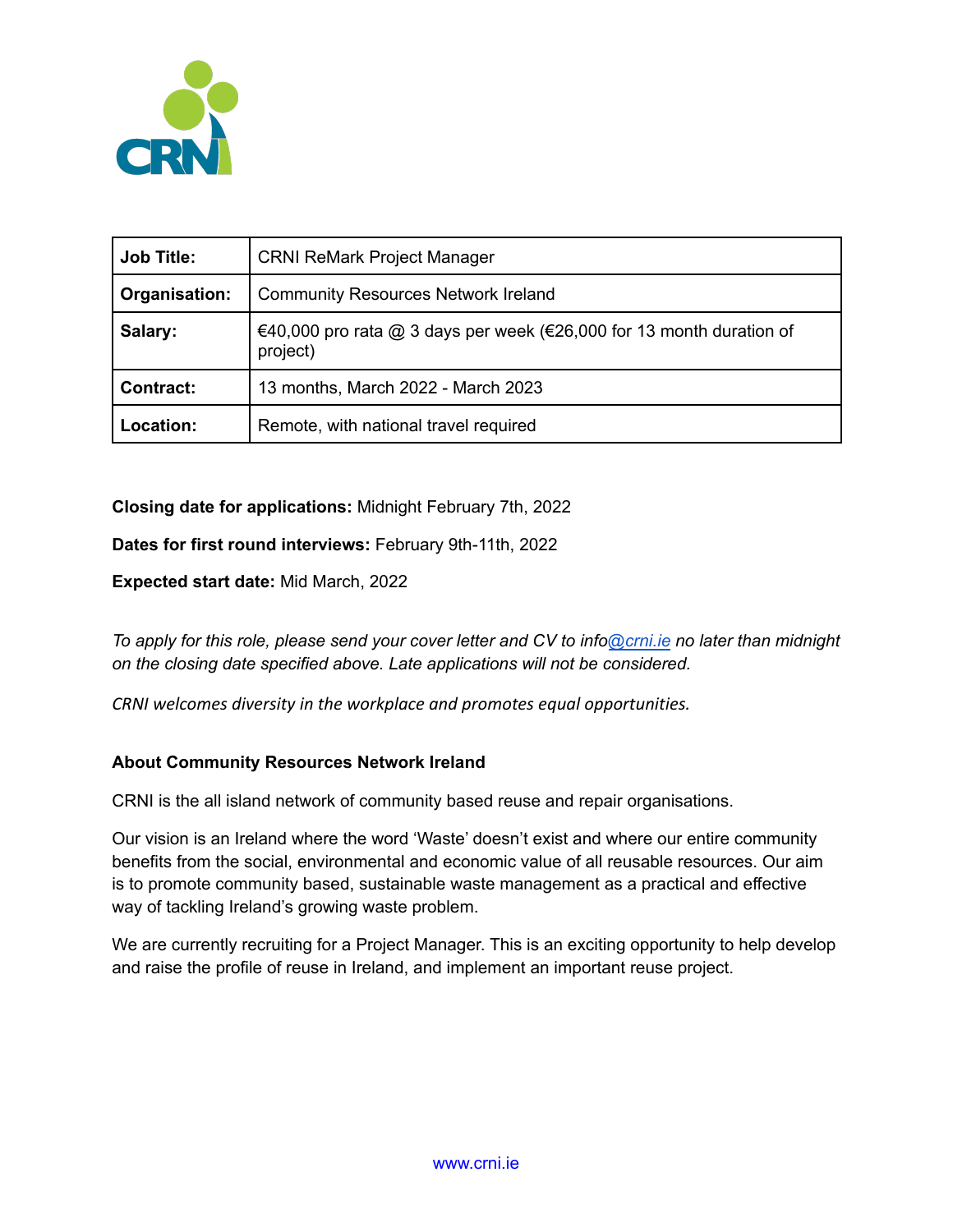

# **Project Summary:**

Community Resources Network Ireland (CRNI) has received funding from the Department of the Environment, Climate and Communications 'Circular Economy Innovation Grant Scheme' to support its members to address the lack of consumer confidence to invest in circular products or services.

Quality marks are used throughout Europe to provide consumers with confidence to buy from reuse organisations. ReMark is a quality mark developed and piloted by CRNI for the reuse sector thanks to EPA Green Enterprise funding. The proposal of this project is to improve and demonstrate a ReMark that is ready for **full-scale national roll out**. This would align with the policy ambition to explore the further expansion of national circular economy branding. By engaging more consumers and driving demand for reuse, a national certification mark would help to **reduce waste generation, encourage repair and reuse of products / materials and encourage remanufacturing, refurbishment and repurposing of products** which are all features of a circular economy.

This project will involve preparing ReMark for full scale roll out by:

- Making operational improvements to improve accessibility and efficiency for participants (e.g. developing templates to reduce administrative burden, bringing elements online, developing a cohort mentoring approach, formalising the accreditation process)
- Engaging a wider stakeholder base (including private sector) to support and participate in ReMark and exploring the opportunity for an all island approach
- Piloting the improved mark and testing the online tool(s)
- Developing promotional materials to support demand for the mark and brand alignment

The project will involve a collaborative approach between CRNI, the Clean Technology Centre for technical support, ReMark participants including members of the ICSA, the wider CRNI membership and other reuse enterprises, the EPA, DECC and stakeholders involved in the national branding exercise.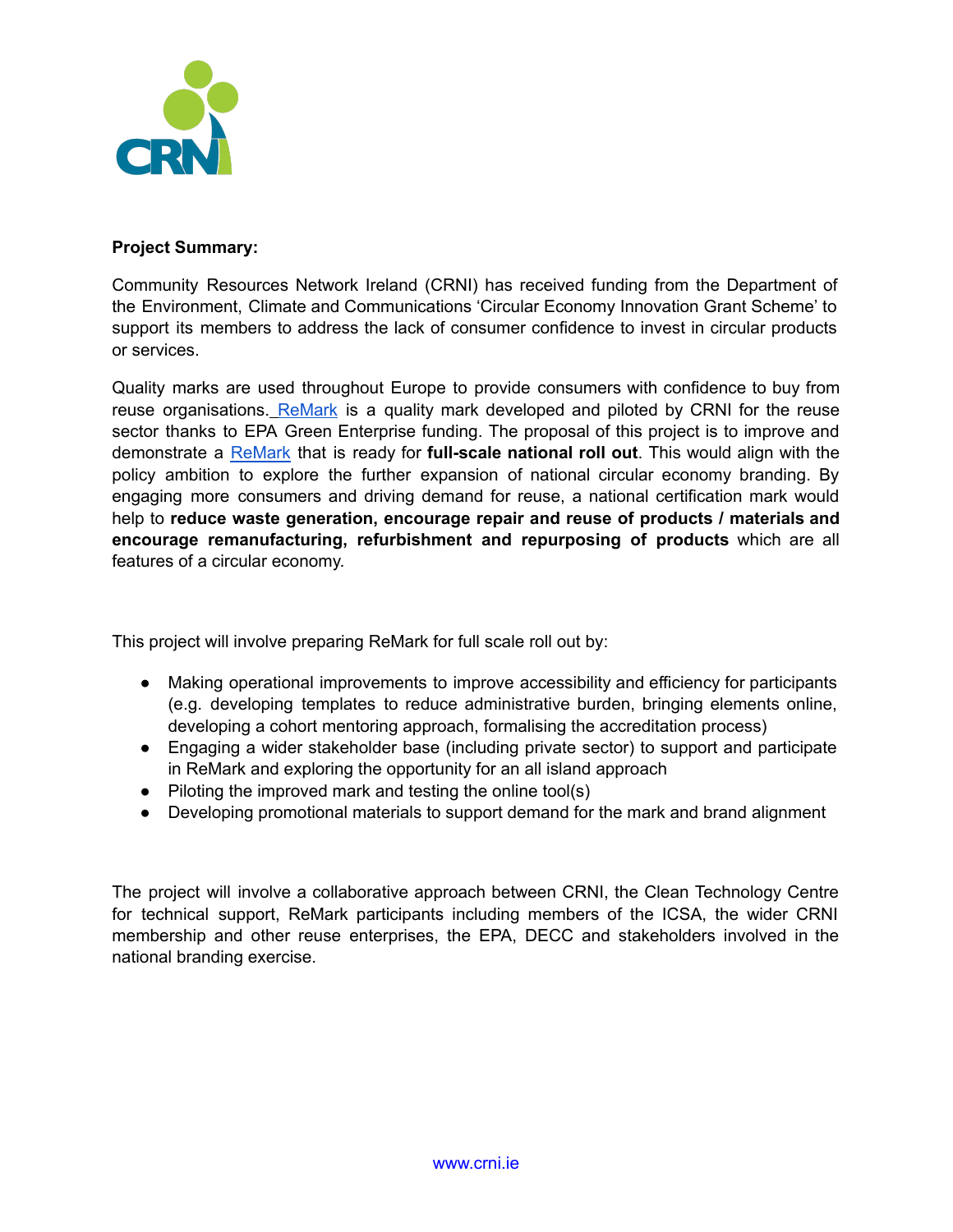

## **Role Summary:**

Reporting to the Network Executive, the successful candidate's duties will include but not be limited to the following;

### **Planning**

- Keeping to strict project deadlines
- Creating a cost model for future roll out of the mark
- Planning a training curriculum for organisations seeking certification

#### **Communications**

- Monitoring project impacts and disseminate
- Building the mark's brand through online and traditional media
- Developing case studies that promote the benefits of the mark

#### **Administration / IT**

- General project administration
- Funder reporting
- Managing the project budget
- Formalising governance and accreditation processes

#### **Events / engagement**

- Engaging current stakeholder base through workshops and seminars
- Holding information workshops with interested parties
- Engaging new organisations interested in being certified
- Organising training for partners
- Establishing an online collaboration platform

#### **Other**

● Misc. project related tasks as they occur